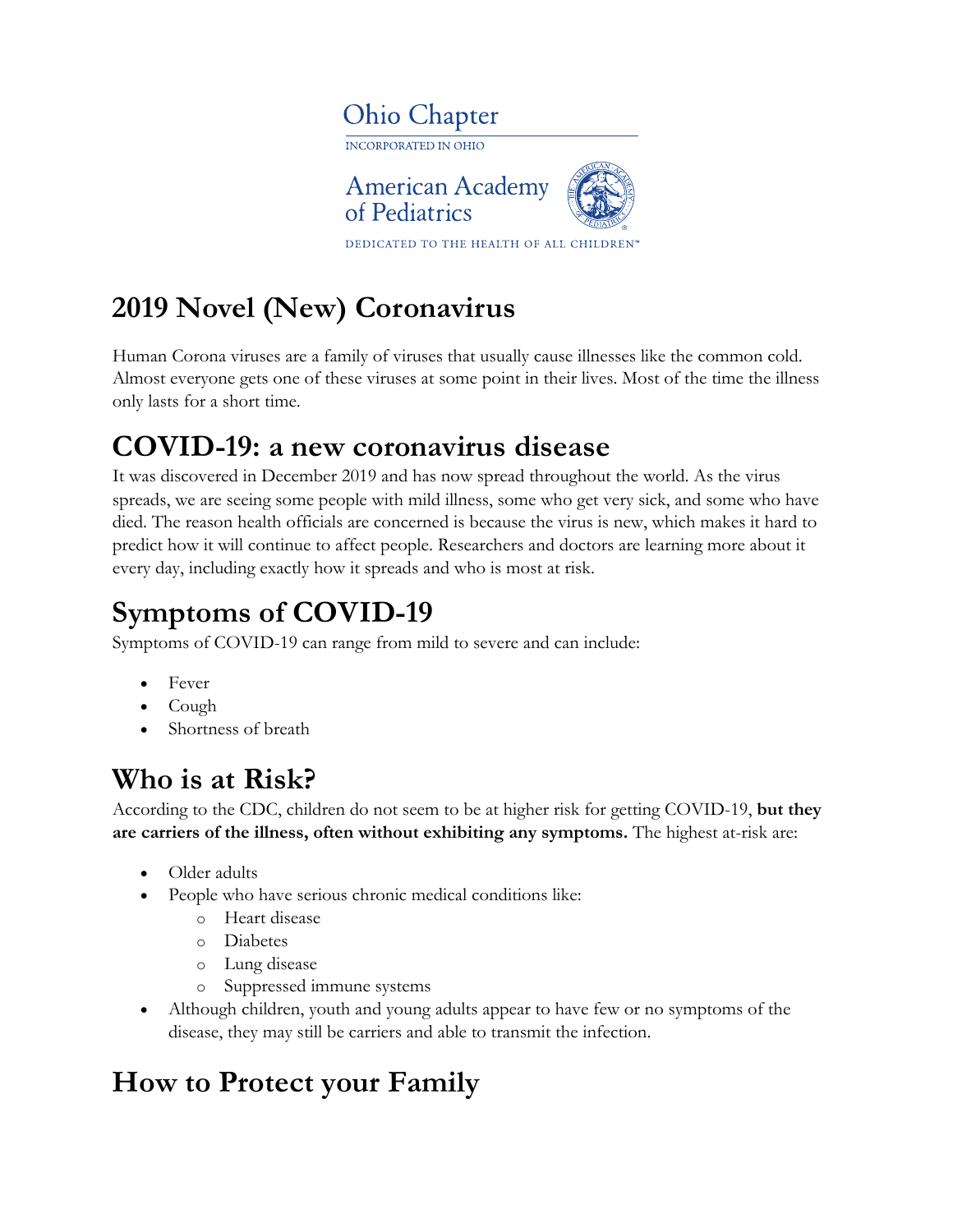The best protection is prevention. There is currently no vaccine to prevent COVID-19, but there are a few things you can do to keep your family healthy:

- Wash your hands often with soap and water for at least 20 seconds. If soap and water are not available, use hand sanitizer. Look for one that is 60% or higher alcohol-based.
- Keep your kids away from others who are sick or keep them home if they are ill. During school closure, limit playdates, sleepovers and, for adolescents, just hanging out with friends.
- Teach kids to cough and sneeze into a tissue (make sure to throw it away after each use!) or to cough and sneeze into their arm or elbow, not their hands.
- Clean and disinfect your home as usual using regular household cleaning sprays or wipes, particularly high touch areas like doorknobs, light switches, toilet handles and TV remotes.
- Avoid touching your face; teach your children to do the same.
- Avoid travel to highly infected areas. Stay home as much as you can and take particular care visiting grandparents and other family members who may be at higher risk.

#### **A note about facemasks: The CDC only recommends facemasks for people who have symptoms of COVID-19, not for people who are healthy. Healthcare workers and anyone taking care of someone with COVID-19 should wear facemasks.**

If your child has been exposed to COVID-19, or you are concerned about your child's symptoms, call your pediatrician immediately. Please don't go to the Emergency Room or Urgent care for a test. Unless your child is sick, they won't do anything, and your child will be exposed to the other ill people in the waiting room.

### **School and Childcare Closings**

During school closures, try to keep their days as routine and scheduled as possible. Here are a few tips that can help:

- **Read books with your child**. It's not only fun, but reading together strengthens your bond with your child AND helps their development.
- **Make time for active play**. Bring out the blocks, balls, jump ropes and buckets and let the creativity go. Play games that kids of all ages can play, like tag or duck duck goose. Let your kids make up new games. Encourage older kids to make up a workout or dance to keep them moving.
- **Keep an eye on media time**. Whenever possible, play video games or go online with your child to keep that time structured and limited. If kids are missing their school friends or other family, try video chats to stay in touch.

## **Talking to Children about COVID-19**